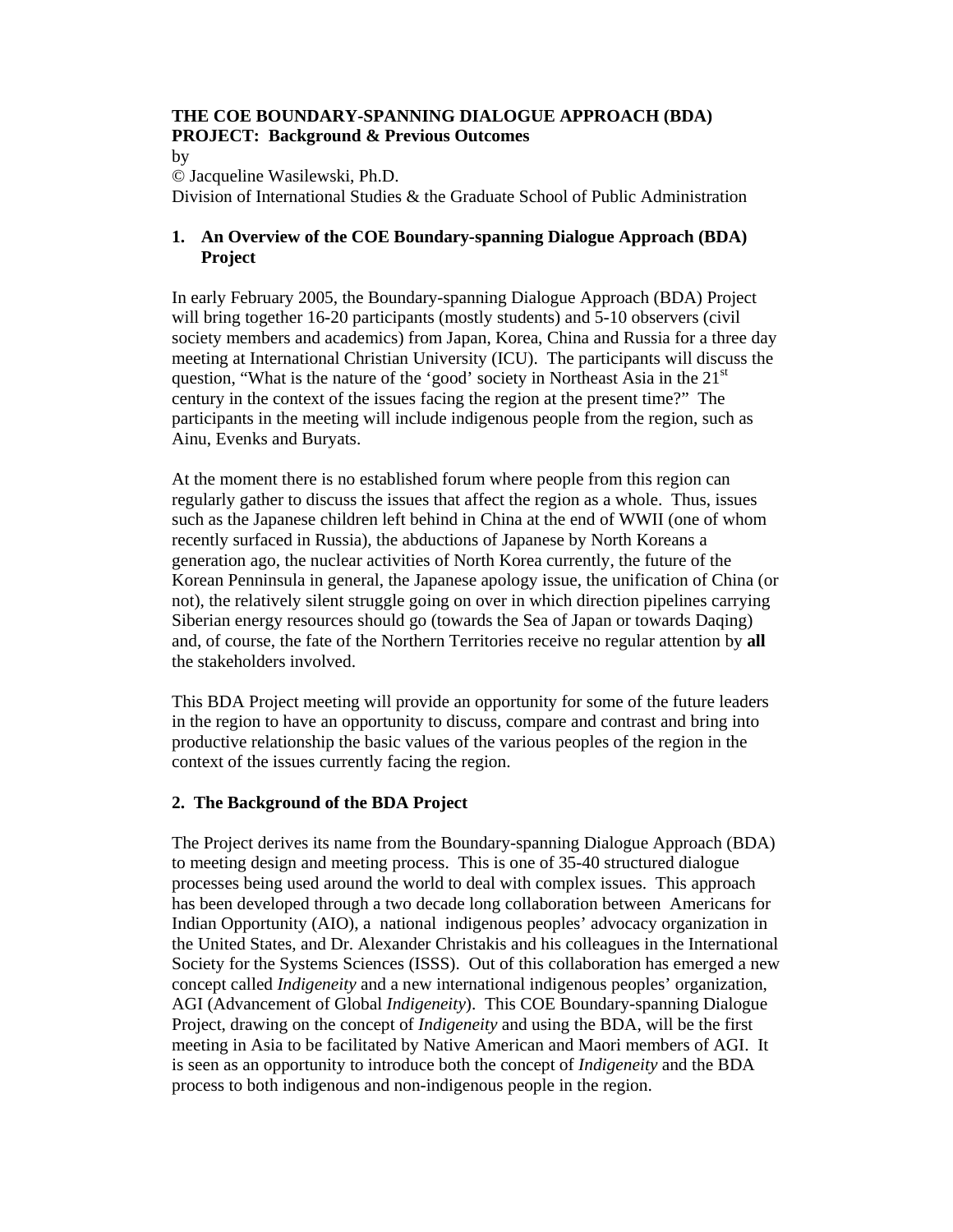This Project originated in two realms, in the work of two of my graduate students and in the work I have been doing over the past two decades, as mentioned above, with Americans for Indian Opportunity (AIO).

## **2.1 Positive Intercultural Interaction & Identity Continuity**

The two graduate students in question, Zheng Wei and Elena Kozoulina, are both doctoral students here at ICU. Mr. Zheng is from Shanghai and is doing his doctoral work on the history of Chinese/Japanese human relationships with the goal of identifying factors that contribute to and nurture positive interactions between the people of the two societies. Ms. Kozoulina is from the Buryat Republic in Eastern Siberia in the Russian Federation and is exploring identity continuity in the Buryat Republic. Identity politics were a major factor in the dissolution of the old Soviet Union, and identity politics will probably continue to play a role in the region, particularly in the struggle for control of Siberia's energy and other natural resources.

Mr. Zheng's master's work (2002) was on employer/employee relationships in 15 Japanese companies doing business in Shanghai. Particularly in the manufacturing sector, he encountered some interaction dynamics that were mutually beneficial to all the participants in the interaction, regardless of either status or whether the person was Chinese or Japanese. This piqued his interest in what factors enable Chinese and Japanese to engage in productive relationships. Mr. Zheng (in press) is also writing a very interesting paper on contrastive Chinese and Japanese concepts of harmony. The Chinese-Japanese relationship is often plagued by false assumptions of similarity, particularly around values that stem from Confucian roots.

Ms Kozoulina came to her doctoral work as a mixed heritage person with a background in linguistics. She is of Polish-Jewish, Tungu (also known as Evenk), and Ukrainian heritage. She has relatives in the Buryat community as well. This journal published her paper (Kozoulina, 2004) on Russian and English language discourse about identity. The two discourses do not have many overlapping identity terms even though on a surface level some of the vocabulary items seem to be the same. This linguistic exploration of academic discourse on identity further piqued her interest in identity dynamics. She will explore the identity maintenance strategies of the three communities of people considered by the government of the Russian Federation to be "native" to the Buryat Republic: the Russians, the Buryats and the Evenks.

What these two areas of work have in common is their concern with articulating and elaborating intercultural relationship dynamics in areas that up until now have not formed the data base for our understandings of intercultural communication and relations or of our ideas regarding self and identity. The work with AIO, the national Native American advocacy organization mentioned above, has entailed similar explorations of non-Euro-American territory.

# **2.2 The Greek, Indigenous and Systems Sciences Roots of the Boundary-**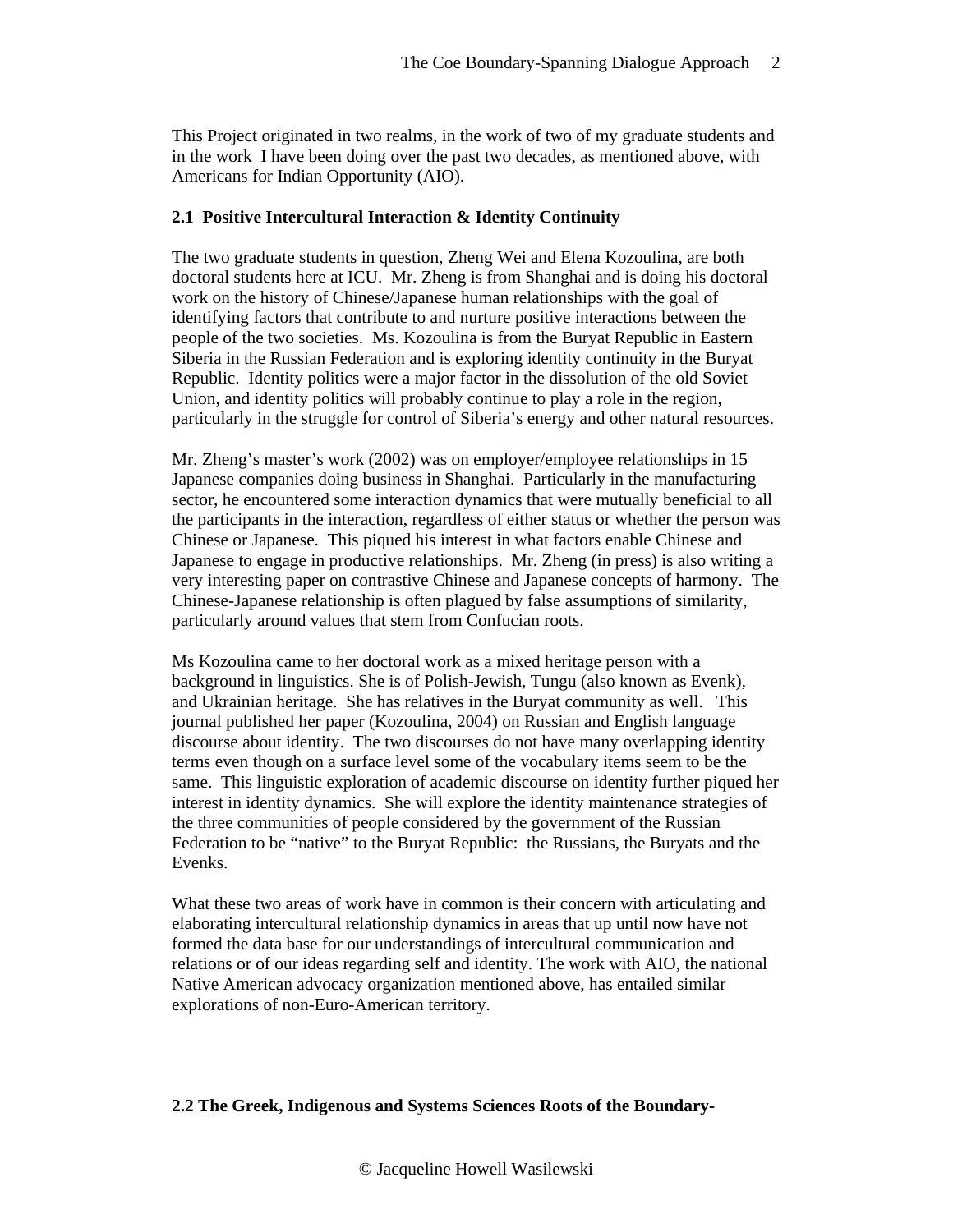## **spanning Dialogue Approach (BDA) (see also La Donna Harris & Wasilewski, 2004)**

The BDA has three roots, a Greek root, an Indigenous root and a Systems Sciences root.

# **2.2.1. The Greek Root**

As all of us in the U.S. learned in school, it was the 500 men of Athens who created the first democratic meeting process in the Western World. *Democracy* is the Greek word for the people's power. *Demosophia* is another Greek word. It means the people's wisdom, and the *agora* was the open space where Greek citizens discussed issues and competing interests. The BDA approach enables *demosophia* to appear in the *agora* so that *democracy* can be enacted.

The question now, however, is how to have effective dialogue in open conceptual (as distinct from open physical) spaces about complex issues with more people of ever more varied backgrounds participating in the conversation.

Slater and Bennis' definition of democracy in a prophetic 1990 article, *Democracy is Inevitable*, is as follows:

- Full and free communication, regardless of rank and power;
- A reliance on consensus rather than coercion or compromise to manage conflict;
- The idea that influence is based on technical competence and knowledge rather than on

the vagaries of personal whims or prerogatives of power;

- An atmosphere that permits and even encourages emotional expression as well as task-oriented behavior;
- A basically human bias, one that accepts the inevitability of conflict between the organization and the individual, but is willing to cope with and mediate this conflict on rational grounds.

But what is rational? Rational by whose standards?

Dialogue among civilizations was defined by Herman Lopez-Garay, in *Dialogue Among Civilizations: What For?*(2001):

…intercultural dialogue should aim at disclosing the foundation of the way of being of the participating cultures – their particular cultivation of their collective way of life – so that in the context of such a display of ways of being human, 'we' the human race can discover our humanity as a whole and hence disclose a new way of transcendence, a new way of being together at a global scale. (p. 18)

This definition echoes a passage by Parker Palmer in To Know As We Are Known: Education As A Spiritual Journey (1993) which was quoted by Scott Hammond and Yeo Kee Meng (1999) in their description of "dialogic problem-solving":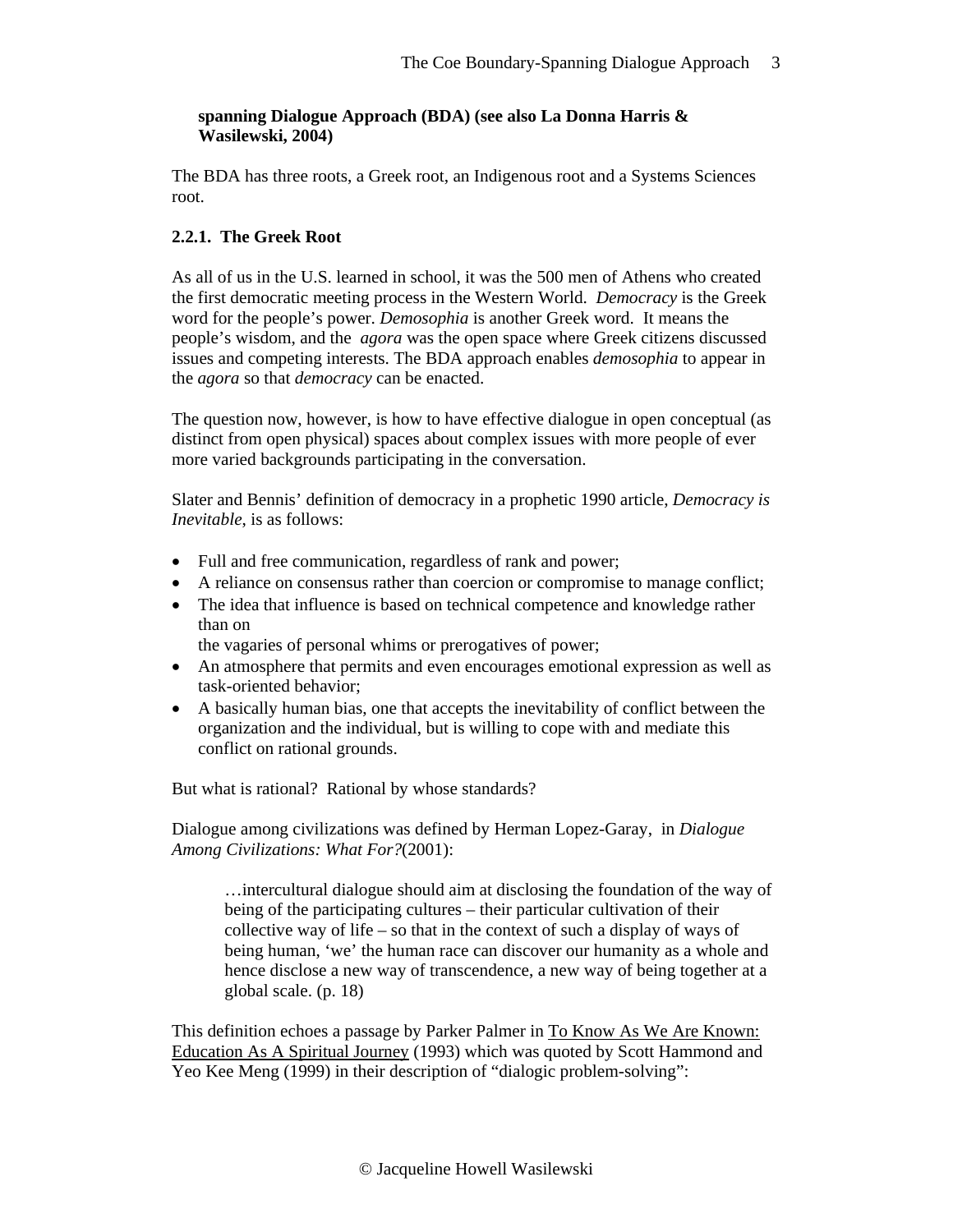where each person speaks in fidelity to inner truth, … [as] … a process for checking and criticizing and clarifying our communal relationships. … As the dialogue goes on, larger truth is revealed, a truth that is not only within us but 'between' us. (p. 55-70)

When thinking of what a new global *agora* could look like, we have to ask ourselves, will it consist of a ne**w** "Center", or will "it" more resemble the idea Yoneji Masuda raised in the TheInformation Society as Post-Industrial Society in 1981 (!), that the new *agora* will be a "multi-centered participatory democracy." That is, do we need a World Government or simply the conditions for a Self-Organizing World System with no enforcer?

Successful self-organizing systems also have self-organized criticality. In such a system "the Knower" is included in the system (see C.S. Peirce's Collected Works, 1935). This relates back to Palmer's statement above of the fact that there can be no private truth. Escher's graphic of two hands drawing each other captures, visually, this same idea.

## **2.2.2. The Indigenous Root**

*AIO's Background:* Thirty-three years ago, a Comanche woman named La Donna Harris founded an organization in Washington, D.C., called Americans for Indian Opportunity (AIO), that she envisioned as a national advocate for the advancement of opportunities for Native Americans in the United States. This organization was based on a previous state level organization, Oklahomans for Indian Opportunity (OIO), that she helped found in Oklahoma in the 1960s. OIO was the first organization in Oklahoma to bring all of the more than 60 Oklahoma Tribes together into a state-wide organization. OIO also worked with the African American community to integrate the state of Oklahoma. Over the years both AIO and OIO have served as catalysts for initiatives that have enriched the cultural, political, social and economic selfdetermination of Indigenous peoples in the United States. They have particularly focused on participation in governance and leadership development.

*AIO's Research on Common Tribal Values:* What AIO's activities and research have shown over the last two decades is that there are common core cultural values shared by most Indigenous peoples (Harris & Wasilewski, 1992**;** Poupart & Martinez, 2003). In fact, beginning in the 1980s the Indigenous peoples of the entire Western Hemisphere seemed simultaneously to begin to look at and to try to articulate their values to each other and to non-Indigenous people (Cayuqueo, 1984).

At this time AIO initiated a series of meetings to discuss common Tribal values in North America. Twelve different North American Tribes representing the seven major Indigenous culture areas in the United States participated in these initial meetings. Some of these meetings were part of another line of our research, research on family systems as applied to Tribal communities (Rauseo, 1988, 1989; Rauseo and Wasilewski, 1989).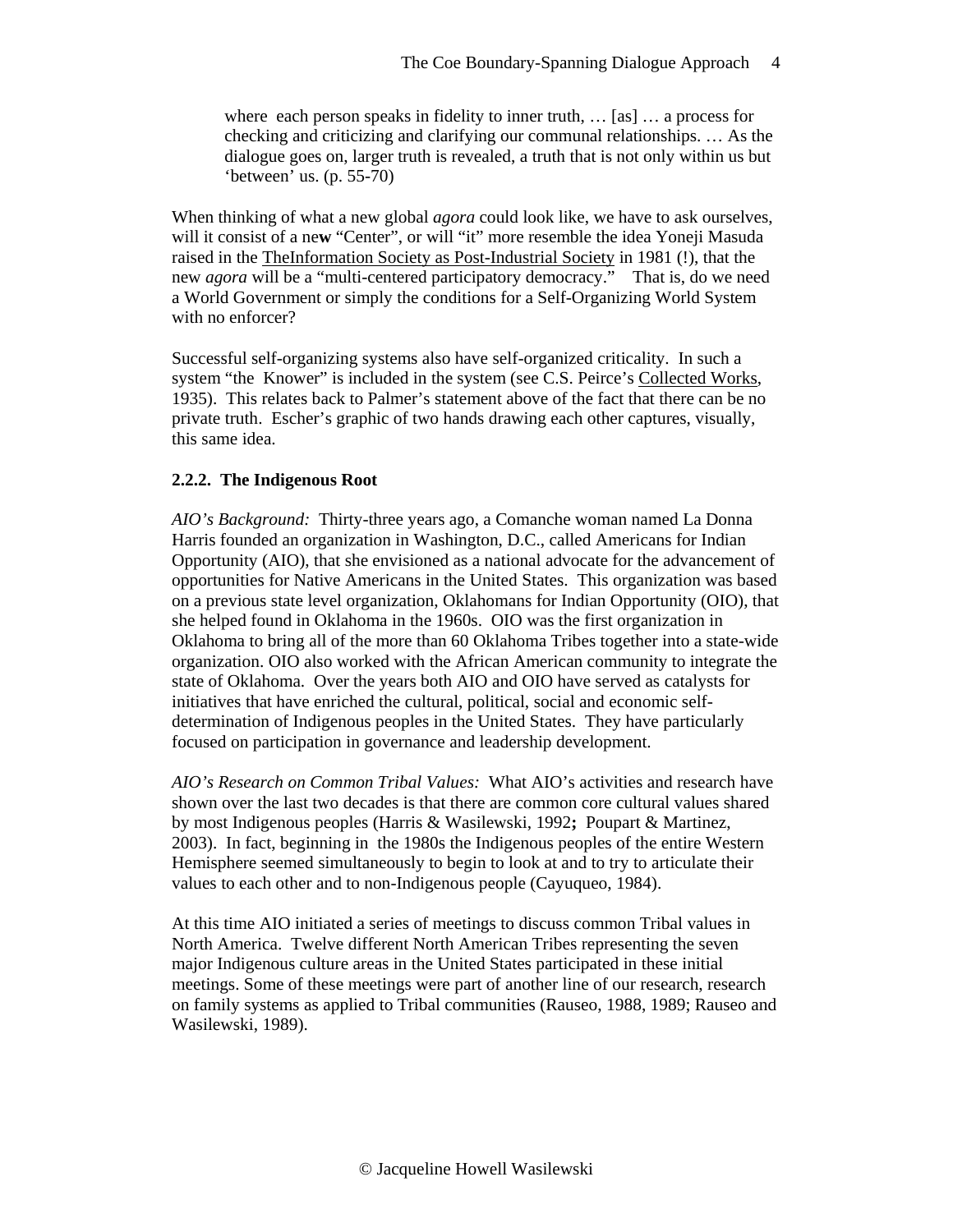## **2.2.3. The Systems Sciences Root**

*The AIO/Christakis Relationship:* Most of these meetings after 1985, however, were conducted according to the computer-assisted, consensus-based, complex problemsolving process that was then being developed by Dr. Christakis and his colleagues in the Systems Sciences at the Center for Interactive Management at George Mason University in Virginia. It was in 1985 at the World Affairs Conference in Boulder, Colorado, that AIO staff encountered Dr. Christakis.

When we heard Dr. Christakis' list of the features of his process, we marveled that this high tech process exhibited some of the essential features of pre-contact decisionmaking processes in North American Tribal communities. These features included an order of speaking, everyone having a chance to speak, no evaluative comments, the speaking going on until no one had anything else to say, etc. What was most attractive, however, was that this structured dialogue process, through computer assistance, purported to make consensus-building efficient. U.S. officials had always told Tribes that decision-making by consensus was just too time consuming. This meeting in Boulder was, thus, the beginning of the long collaborative relationship between AIO and Dr. Christakis and his colleagues. (Please consult the extensive literature on the evolution of this dialogue process, e.g., Warfield, 1994; Warfield and Cardenas, 1994; Christakis, 1996; Christakis & Brahms, 2003, etc.)

More than 70 meetings using various forms of the structured dialogue process have been held since 1985. Meetings have been held in various venues (from Tribal offices to the chambers of the U.S. Senate) and have included intra-Tribal, inter-Tribal, and inter-governmental participants. Inter-governmental meetings have included participants from Tribal, national, state and/or local governments and their agencies. Some of these meetings have been with the U.S. Department of Energy, the U.S. Environmental Protection Agency, the Western Governors Conference, etc., as well as most recently, meetings between Urban Indians and among Emergency Response Teams in the United States and meetings between Maoris and Native Americans internationally.

In 2001 a colleague of Dr. Christakis, Ken Bausch, published a book called The Emerging Consensus in Social Systems Theory. In this book he identifies five emerging areas of consensus regarding systems theory and shows how they impact on the practice and ethics of social systems design, for which the BDA is a tool. From a systems perspective this book provides the fundamental logic behind the whole BDA process. Wasilewski (2002) summarized this material for the Japanese Institute of Negotiation.

The members of the International Society for the Systems Sciences (ISSS) have, thus, made a huge contribution to "re-cognizing" the alternative mode of discourse represented by the approximately 35 different varieties of structured dialogue processes that were shared at the Society's annual conference in Crete in 2003. That this very ancient dialogic "social technology" has so many contemporary manifestations is reason for hope.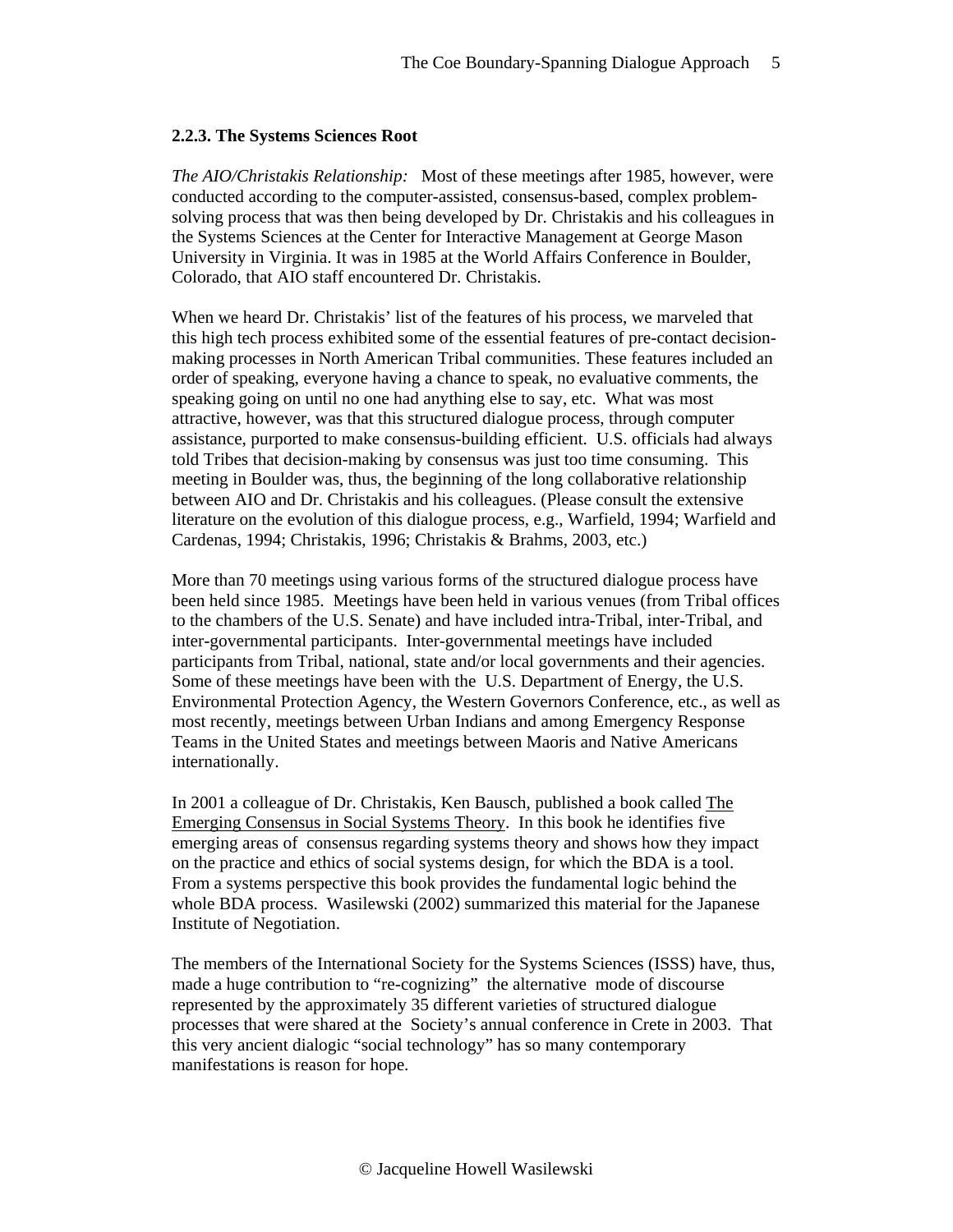## **Outcomes of the Use of the BDA Structured Dialogue Process by Native Americans: Identifying Core Indigenous Values**

A result of the initial meetings in "Indian Country" in the 80s and early 90s was the identification and articulation of four core values which cross generation, geography and Tribe. These four core values, the Four R's, are Relationship, Responsibility, Reciprocity & Redistribution. Each of these values manifests itself in a core obligation in Indigenous societies.

### **3.1 The Four R's & Their Ensuing Obligations**

*Relationship is the kinship obligation*. This is the profound sense that we human beings are related, not only to each other, but to all things, animals, plants, rocks … in fact, to the very stuff the stars are made of. This relationship is a kinship relationship. Everyone/ everything is related to us *as if* they were our blood relatives. We, thus, live in a family that includes all creation, and everyone/everything in this extended family is valued and has a valued contribution to make. So, our societal task is to make sure that everyone feels included and feels that they can make their contribution to our common good. This is one reason why Indigenous people value making decisions by consensus, because it allows everyone to make a contribution.

*Responsibility is the community obligation*. This obligation rests on the understanding that we have a responsibility to care for all of our relatives. Our relatives include everything in our ecological niche, animals and plants, as well as humans, even the stones, since everything that exists is alive. Indigenous leadership arises from the assumption of responsibilities arising out of our relationships and the roles in society these relationships engender, not from an ability to exercise force over others. Responsible Indigenous leadership is based on an ethos of care, not of coercion. The most important responsibility of a leader is to create the social space in which productive relationships can be established and take place.

*Reciprocity is the cyclical obligation*. It underscores the fact that in Nature things are circular, for example, the cycle of the seasons and the cycle of life, as well as the dynamics between any two entities in relationship with each other. Once we have encountered another, we are in relationship with them. The relationship La Donna Harris, founder of AIO, has with the woman with whom she founded OIO, Iola Hayden, began when her great grandfather captured La Donna's great grandfather in the  $19<sup>th</sup>$  century down in Mexico soon after La Donna's great grandfather's family had emigrated from Spain. They became social "brothers." Therefore, the families have been "in relationship" since then, engaging in an ongoing set of uneven reciprocal exchange obligations. At any given moment the exchanges going on in a relationship may be uneven. The Indigenous idea of reciprocity is based on very long relational dynamics in which we are all seen as "kin" to each other.

*Redistribution is the sharing obligation*. Its primary purpose is to balance and rebalance relationships. Comanche society, for example, was an almost totally flat society, socially, politically and economically. It had many, many ways of redistributing material and social goods. In principle one should not own anything one is not willing to give away. Possessions do not own you. The point is not to acquire things. The point is to give them away. Generosity is the most highly valued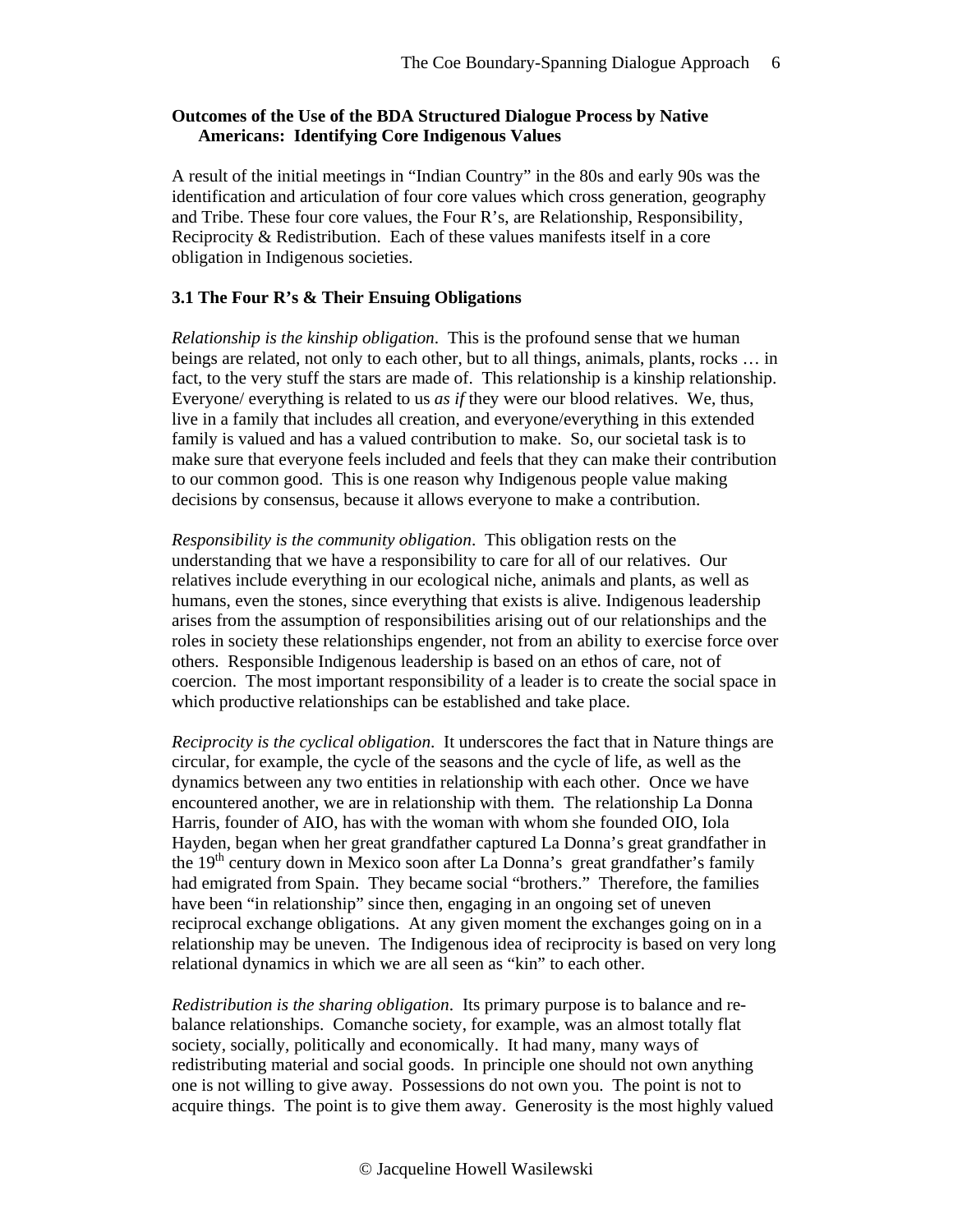human quality. The basic principle is to keep everything moving, to keep everything in circulation.

Each of these values, as you can see, is integrally related to all the others and builds on the others. Indigenous peoples understand that relationships define our roles and shape our responsibilities. They realize that these relationships, roles and responsibilities are reciprocal in nature and lead to the redistribution of both society's tangible and intangible assets.

## **3.2 The Encounter & Collaboration with the Maori & the Emergence of the Concept of Indigeneity**

In 2002 another fateful meeting took place in the history of AIO. That was the meeting with Maori leaders in New Zealand as part of AIO's leadership development program endowed by the Kellogg Foundation that is called the Ambassadors' Program. As part of that program young Native American leaders have the opportunity to meet with Indigenous leaders elsewhere in the world. In this encounter it was as if the "medicine" of the young Native Americans and the *mana* of the Maoris ignited in a nearly instantaneous synergistic bond. The result has been the creation of a Maori counterpart organization, AMO (Advancement of Maori Opportunity), a Maori Ambassadors' Program and the initial plans for the development of a new international organization, AGI, Advancement of Global Indigeneity. The purpose of this new organization is to advance Indigenous perspectives in the world. The Wisdom of the People Forum AIO and AMO conducted at the annual conference of the International Society for the Systems Sciences (ISSS) in Heraklion, Crete, in July of 2003 (Laura Harris & Wasilewski, 2004; Christakis, 2004) addressed the next steps in bringing this new organization into being.

Four structured dialogue sessions have now been held with Native American and Maori participants, and together they have begun to articulate a comprehensive construct, *Indigeneity*, which will capture the cluster of concepts that Indigenous people have to offer global *agoras* in the 21<sup>st</sup> century.

# **4. Indigeneity: A Global Contribution**

*Indigeneity* is rooted in core values based on communal life handed down from the many grandfathers and many grandmothers of Indigenous people. Indigenous peoples see everything through the filter of community. This common Indigenous world view and its associated "deep logic" has an asset base arising out of the intangibles of cultural identity, communal wisdom, values, philosophies and their resulting alternative world views.

*Indigeneity* assumes a spiritual interconnectedness between all aspects of creation and affirms that everything created, not only has the right to exist, but also has the right to be able to make a positive contribution to the larger whole. Therefore, all peoples have a right to exist, and it is imperative to our coexistence, to our ability to live together, that each group find their own self-determined ways to share and contribute their communal wisdom to global society. Complementary coexistence relies on the ability of all peoples' voices to be heard, and to be heard equally. The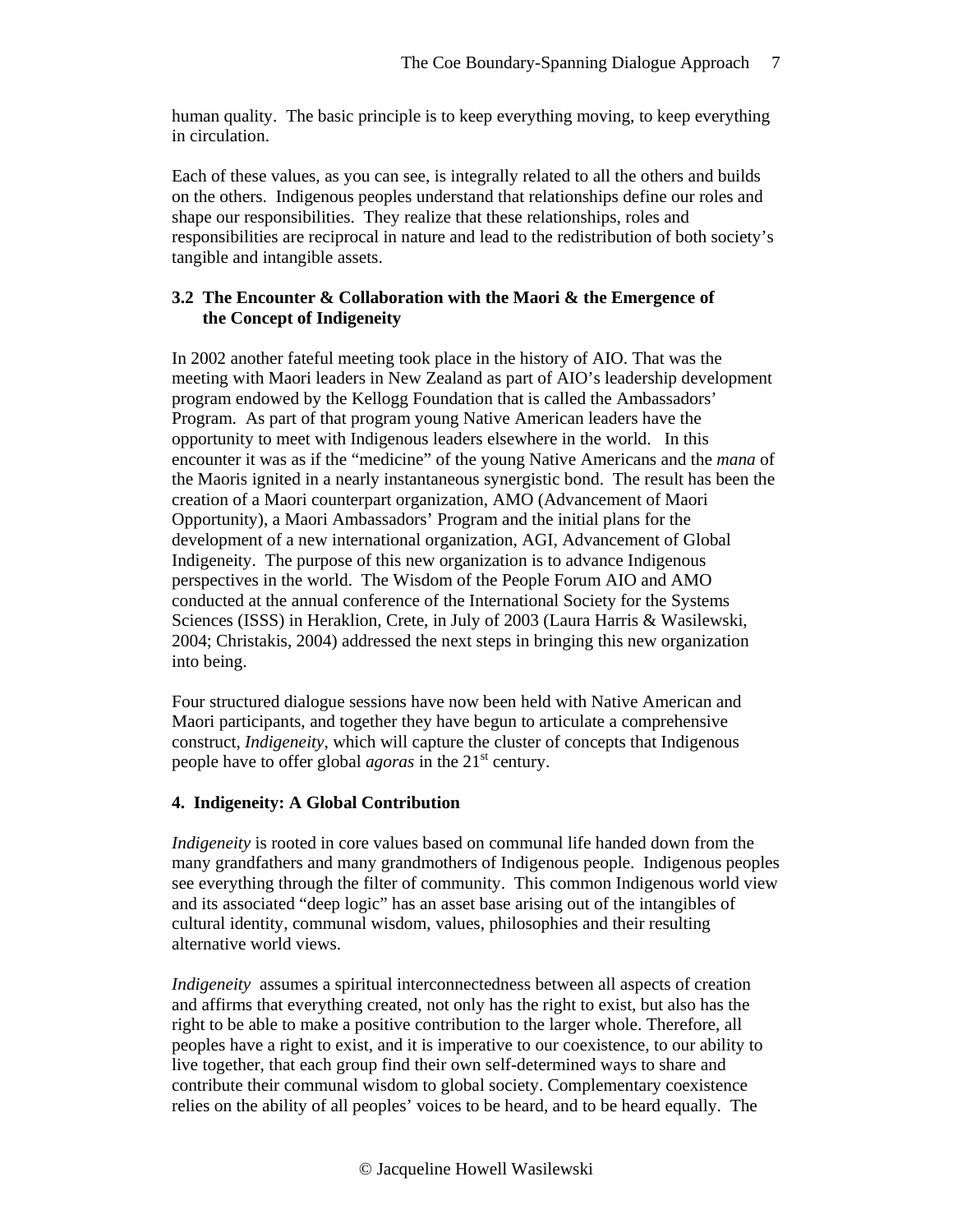pursuit of this type of coexistence entails continuously recreating a harmonic balance. This pursuit stands in opposition to the pursuit of dominance, exclusion and exploitation.

*Indigeneity* is, thus, a very ancient global paradigm of sustainability, spiritual interconnectedness and coexistence … of *convivencia* … of living together. This is a world view that throughout the modern era has been undervalued.

*Indigeneity* involves the practice of relational politics, that is, of creating relationships between diverse elements, not eliminating them. Even though the *Indigeneity* concept is culturally ... which means communally ... grounded, it is neither culturally neutral, nor is it culturally exclusive. Rather, it is culturally inclusive and relational. The practice of *Indigeneity* creates dynamically inclusive dialogic space.

### **4.1 Indigeneity's Dialogic Space**

Actually, nothing exists except *us* in this moment in time, engaging in this interaction, in this dialogue. "Us" includes you, me, all of our relationships, taking place in our various personal, social, political, cultural, physical and spiritual contexts. This is a vast, interacting, overlapping … constantly changing … network. (By now you can perhaps see how much the systems approach is central to the concept of *Indigeneity.*) All our identities are honored when we are in positive relationships with each other.

If, when we interact with each other, we are in a state of valuing all of our relationships, these relationships will take care of us, and we will have things to share, to give back. One gives because it is right. It will come back to you.

If we value each other in a way that we simultaneously, for instance, value the Earth, it will take care of us. Our set of overlapping relationships will always take care of us. This was why there were no orphans in Comanche society. Children were the responsibility, not just of the mother, but of the mother's entire family and, ultimately, of the Tribe as a whole. This is another example of responsibility emerging out of a set of relationships. It was well understood that unless the children were cared for, there would be no future.

This sense of caring interconnectedness assumes the need for all things to coexist. Thus, this dynamic valuing of the other is inseparable from true dialogue. Such dialogue involves, as poet Joy Harjo (1996) says, "adventuring out through listening and learning." Through caring enough for each other to engage in true dialogue we enable ourselves to be ourselves together.

In fact, we can *only* be ourselves together. We can only be a "self" in community. We are simultaneously *both* autonomous and connected. There are no private truths. We have to let the realities of others into our conceptual and emotional spaces and vice versa.

In social space constructed according to the principles of *Indigeneity*, strong individuals contribute on the basis of their uniqueness to strong groups which, in turn, contribute to strong nations and to a strong international community. Uniqueness and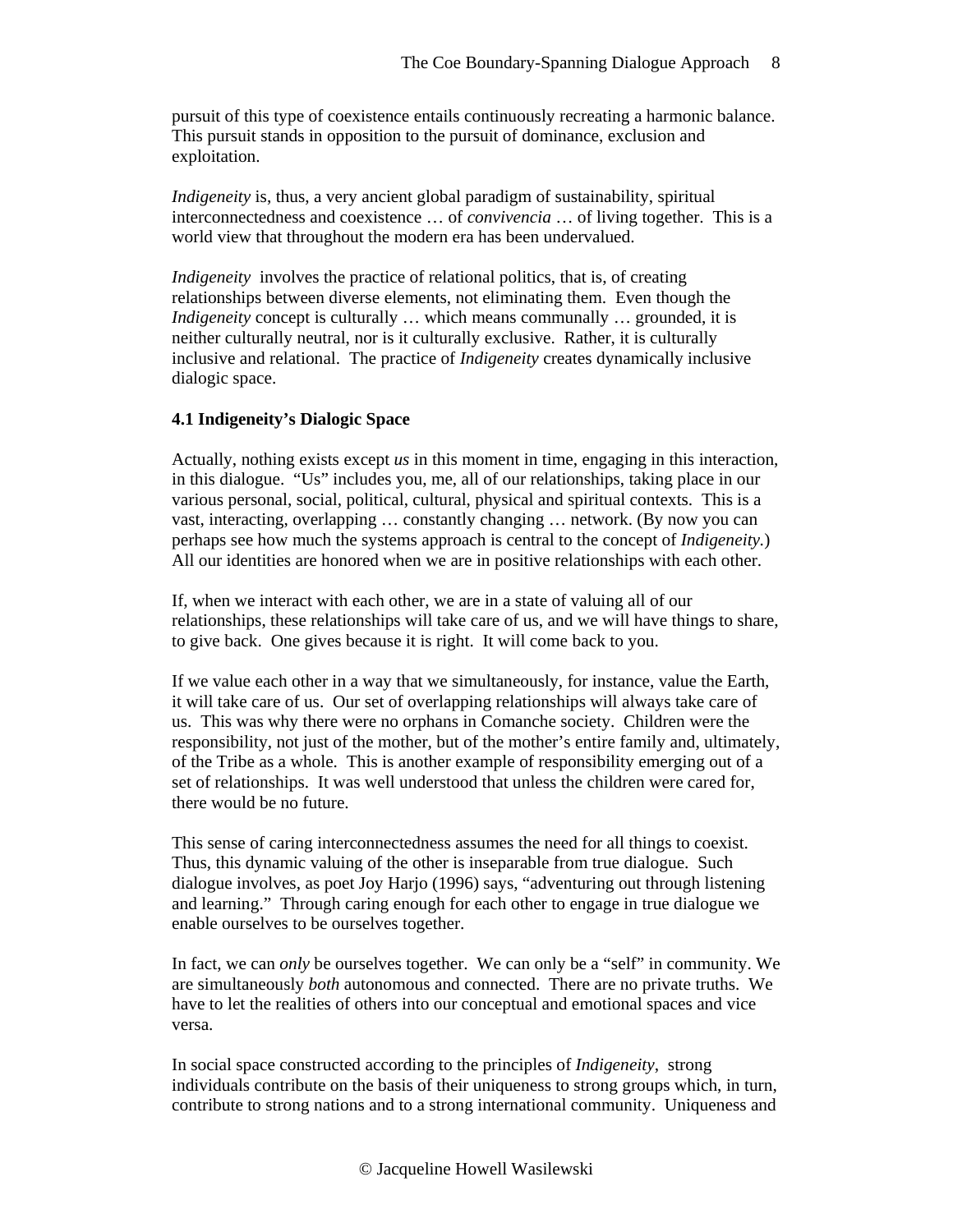strength are inherent in this dynamic from the beginning. All the uniqueness and strength, all the "truths" in the system have to be brought into complementarity, into some kind of accord.

### **4.2 Indigeneity: A Dynamic Spiral**

Bringing our disparate realities into complementarity, however, involves inevitable differences that somehow have to be transformed.

The shape of this transformation is an upward spiral, like the flight path of the sea bird the Maori call *kuaka.* In this spiral dynamic there is no domination. Rather there is a reiterative moving forward into the future together which involves, again in the words of Joy Harjo (1996), the ability "to understand the shape and condition of another with compassion," to value them.

This spiral movement potentially includes all communities. It is moving, spinning upward through time and space. Through the energy created by the interaction among the Four R's and their resulting Obligations as described above, our collaborative work spins out in ever larger and further reaching spirals to include others in constantly evolving, productive relationships.

Thus, the ability to transform is the ability to balance, to bring disparate elements into complementarity. Not "balance," a static noun, but "to balance," a dynamic verb. This is the Indigenous form of respect. We care enough about others to include them in our world.

This is a dynamic, emergent, creative, collective process which demands everyone's participation. Through this process, somewhat like the improvisational jamming of a jazz ensemble, as Dr. Christakis once said, "We keep track of ourselves through constant communication."

#### **4.3 The Maori Canoe Metaphor**

Finding this kind of balanced coexistence, or what Edward Said (2003) termed "deep coexistence" in his last lecture before his death, is tough to achieve. It takes a great deal of energy and strength to create the necessary coordination. A Maori canoe provides a metaphor that captures the central features of the dynamics this article is trying to describe, that is, how each of us can contribute our individual energy to collective forward movement, to the upward spiral.

*Indigeneity* features outcome-oriented thinking which creates a kind of solutionoriented, value-driven solidarity **(**see also Dimas'[ \_\_\_] goal-oriented, ideologically driven solidarity in post-conflict El Salvador**).** In this environment each person can contribute effectively to the whole from their place of belonging so that we can all move forward into the future together. To reiterate, this dynamic is solution oriented.

#### **5. Dynamic Inclusivity**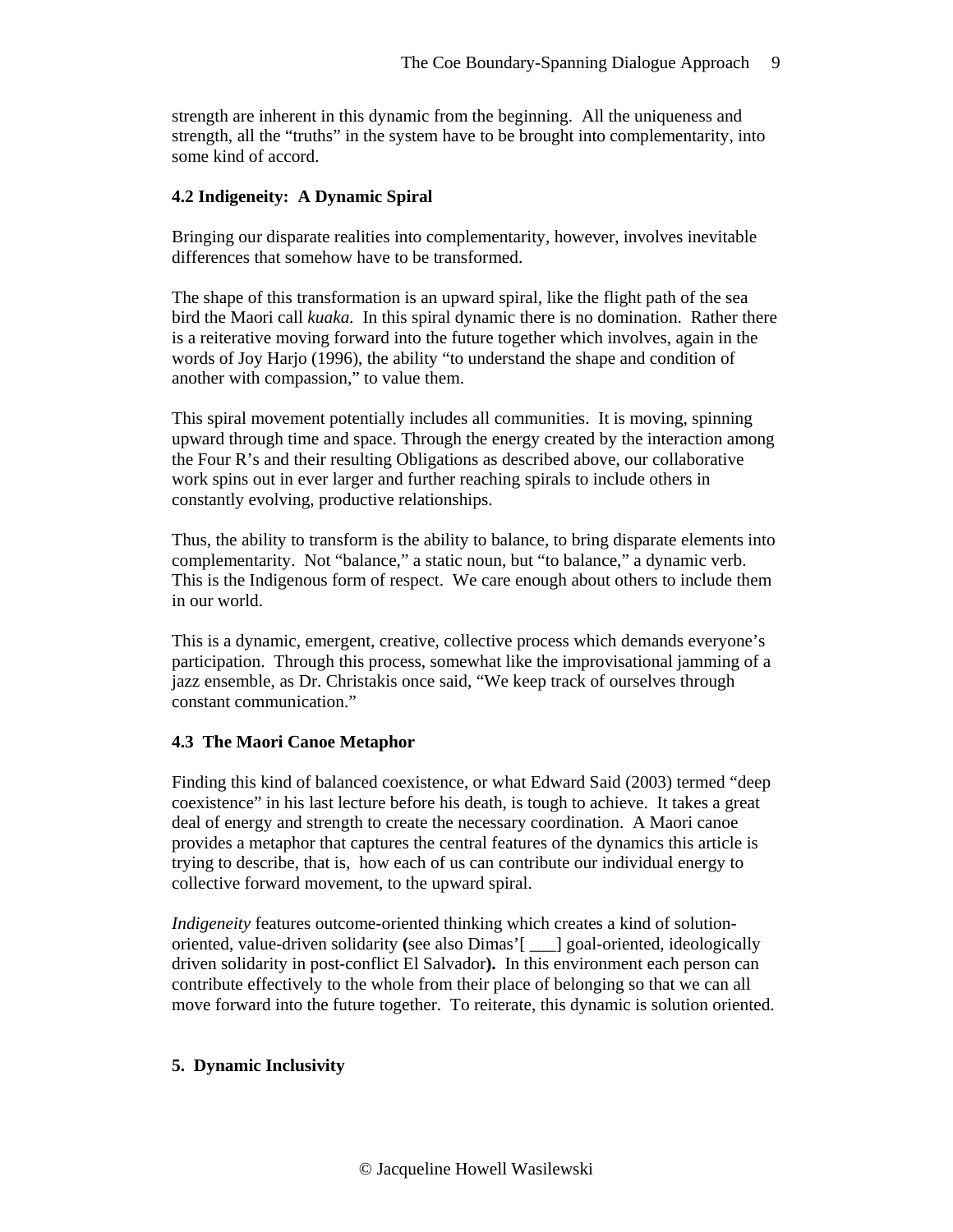Indigenous people think dynamic inclusivity is greatly needed in the world today. Valuing cultural diversity is crucial to both the building and sustaining of any civil society. Actually, merely respecting diversity is not enough. A truly civil society must accept, encourage, and ultimately insist upon the participation of all the diverse peoples of that society.

## **5.1 All World Views Must Be Valued, Including Those of the "Enemy."**

To return to the Comanche culture of AIO's founder, the Comanche word for respect, *mabitsiaruh*, combines the feelings of respect, honor and to care for into a single construct. It literally means to honor the Other as a good person. For respect to exist between us we have to value each other.

One should behave in a way that values both self and other simultaneously in order to be respectful. It is one of those paradoxical aspects of human existence that if we do not value ourselves, we find it very difficult to value others.

In fact, this kind of respect-as-value circles around and in turn designates one of the primary responsibilities of Indigenous people, and that is to honor their Tribal identities. In order to honor what the ancestors went through and died for, Indigenous people have a responsibility to want to continue as members of their Tribes and to carry on (Roslyn Ing in Alfred, 1999, p. 36).

You can even value your enemies. Utes and Comanches were traditional rivals. They warred against each other. But they never wanted to exterminate each other. How could they be "brave" if they had no worthy opponents?

# **5.2 An Inclusive Rationality, A Common Human Standard**

Taiaike Alfred (1999) notes in his book, Peace, Power, Righteousness: An Indigenous Manifesto, "a deep reading of tradition points to a moral universe in which all of humanity is accountable to the same standard"  $(p.21)$ . This standard, this potentially inclusive rationality, is based on a natural flow, on a logic of human behavior situated in caring relationships.

In the last years of the  $20<sup>th</sup>$  century and during the first years of the  $21<sup>st</sup>$  century, international society has put much effort into trying to identify "universal human rights", a standard of justice which is universally accepted. Indigenous people perhaps have special insight into this effort, particularly since they have often been denied basic rights.

Also, "Indigenous societies are the repository of vast experience and deep insight on achieving balance and harmony" (Alfred, 1999, p. 21), and not only regarding the environment. Justice, for instance, is "the achievement of balance in all … relationships, and the demonstration in both thought and action of respect for the dignity of each element in the circle of interdependency that forms our universe."

This statement echoes Lakota Medicine Person, Black Elk's, famous vision of the Sacred Hoop: … for I was seeing in a sacred manner the shape of all shapes as they must live together like one being. And I saw that the sacred hoop of my people was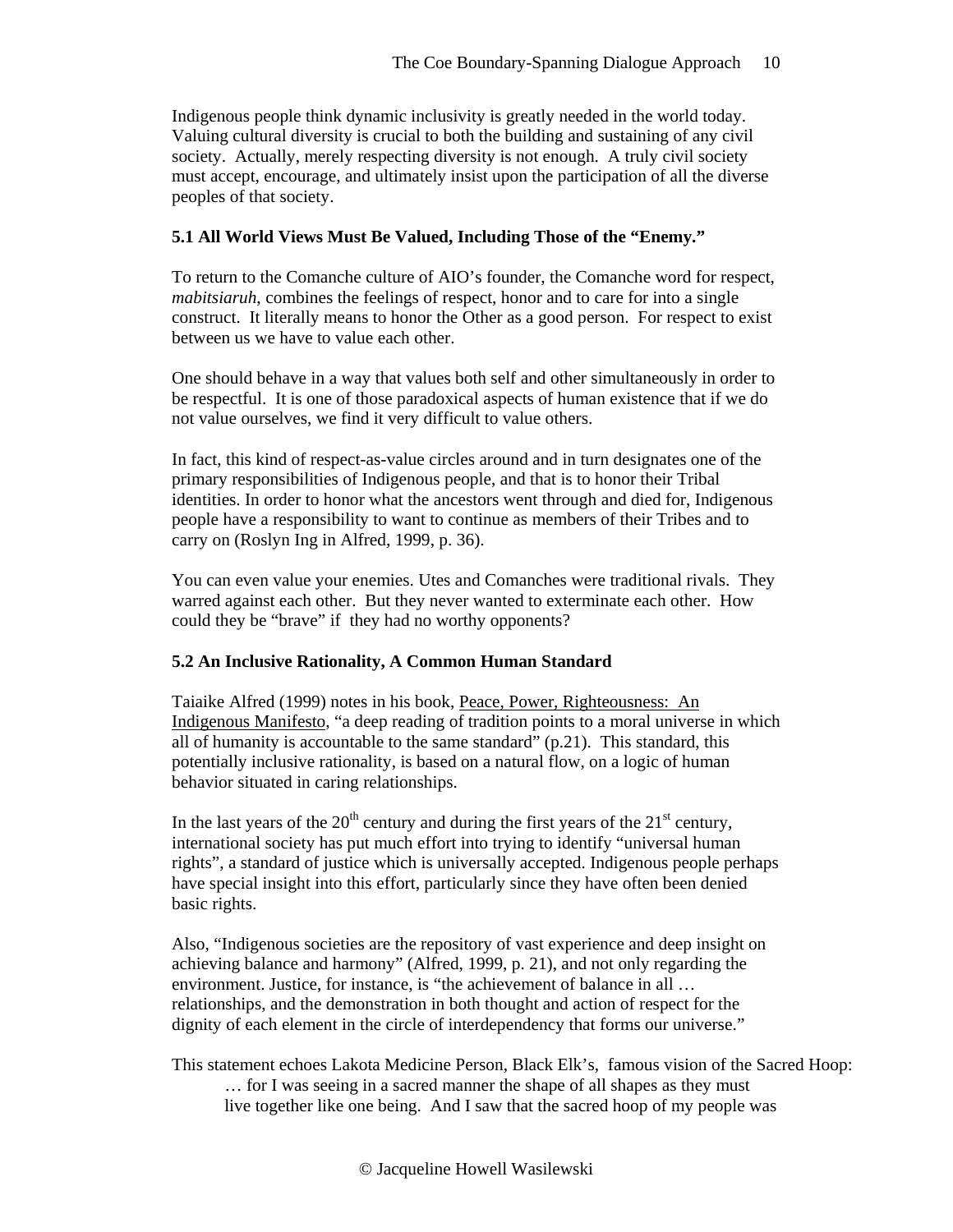one of many hoops that made one circle, wide as daylight and starlight *…*  (1931, p. 43)

Finding patterns of effective interaction where we can discover, share and coordinate our mutual value is, thus, our primary task. Relationships, responsibilities, reciprocity and redistribution form dynamic spirals out of which responsibility, reciprocity and redistribution are manifestations of caring relationships. The hoop of each community begins to spin as it incorporates the energy emerging from new relationships.

The image of the spiral captures the dynamic nature of this kind of inclusivity. This dynamic of ever expanding spirals of care is the I.D., the main feature of the Indigenous Democracy AGI is interested in sharing with the rest of the world. This dynamic of care creates the dialogic space where relational politics can be practiced.

## **6. Power & Governance**

Indigenous philosophies of governance even provide examples of Foucault's (1980) "non-disciplinary forms of power" (in Alfred, 1999, p. 45). In Indigenous governance personal autonomy has precedence over collective sovereignty. There is no coercion, only "the compelling force of conscience" (Alfred, 1999, p. 45) based on the Four R's described above.

Leadership in an Indigenous system is non-coercive. Leadership does not consist of "power wielding" (Burns, 1978, in Alfred, 1999, p. 45**)**, of individual triumph, competitiveness, debate, majority rule, winners and losers or of power and control over others. Rather, leadership involves taking responsibility, not control. The leader's major task is to be able to knit together and orchestrate the energy that enables each person to contribute effectively to the whole. Thus, a key responsibility of a leader is to create social spaces in which we can come to value each other.

In the  $21<sup>st</sup>$  century this requires the continuous construction of ever more inclusive social spaces. This is a kind of community building. It can also be likened to orchestrating or networking human energy towards a holistic vision or goal … towards a preferred outcome that is good for everyone. Since strong individuals make strong groups, whether local or global, leadership is shared responsibility and is exercised by enabling "individuals to pool their self-power in the interest of the collective good" (Alfred, 1999, p. 25).

In Native American society, this "good" is usually evaluated on how today's decision will affect the future, the Seventh Generation, the children's children's children and, thus, the ability of the community to continue. Another evaluation point when evaluating any kind of behavior is the answer to the following question: "What if everyone behaved that way, would the world still work?"

However, the collective, whether family, community or state, does not have precedence. "Individuals alone determine their interests and destinies." (p. 54)Some relationship can be seen here to Western concepts of "personal and popular sovereignty" (p. 54).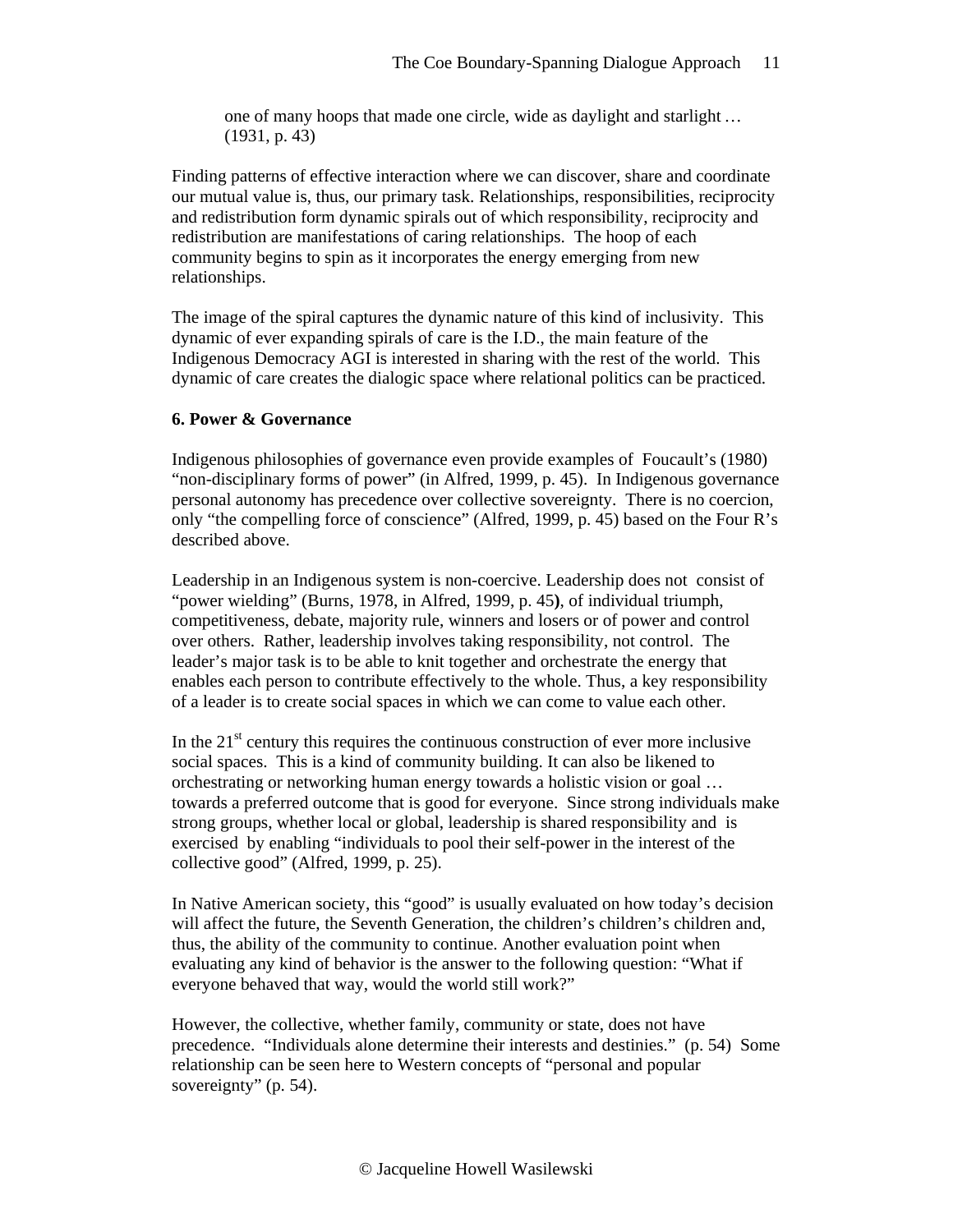# **7. A Change Management Alternative to the Model of Revolutionary Change**

Alfred also notes that these ideas around power and coercion provide an alternative model to the revolutionary one as to how change can occur in society.

[The] focus is not on opposing external power, but instead on actualizing [one's] own power and preserving [one's] intellectual independence" ... "this conception of power is not predicated on force. It does not involve coercing or inducing other beings to fulfill imperatives external to their own nature; thus, it is not inherently conflictual (p. 48)

… it focuses on whether or not power is used in a way that contributes to the creation and maintenance of balance and peaceful coexistence in a web of relationships" … "power is the force needed by all to achieve peace and harmony (p. 49)

Thus, these governance and power concepts are similar to

… the original principle of federalism … achieving a relationship between peoples founded on the principles of autonomy and interdependence … the notion of respectful cooperation on equal terms … of cultivating relationships that allow for ongoing dialogue (p. 53)

However, we must also remember that the very concept of federalism was borrowed by 18<sup>th</sup> century Western European observers from the 1000 year old Iroquois Confederacy (Johansen, 1982; Weatherford, 1990**).**

Indigenous ideas about governance are, thus, based on a set of power relationships in which we all acknowledge that we are all permanent features of our social and political landscapes. Because we exist, we have a right to exist, and we are, thus, due honor, respect … and care.

# **8. Self-Determination vs. Imposition/Conversion**

We are all looking for our place in the sun. Cultural and ethnic strife exist on this planet because those in power deny the desire of others for political and cultural autonomy. But what if values collide? What about the present apparent collision between the values of various fundamentalisms , Jewish, Christian and Islamic,that we are presently experiencing in the world?

Again, La Donna Harris' Comanche background comes to our aid in trying to understand these dynamics. Comanches know that what is good for me is not necessarily good for you and vice versa. Power resides in the ability of each of us to choose. But good choice and, therefore, the ability to coexist and to be truly selfdetermining, relies on two things. First, each person/group has to be allowed to speak for him/her/themselves. In fact, it is a human responsibility. Second, each voice has to actually be heard. It is not enough simply to give voice, although that is one step. One has to actually be listened to and heard.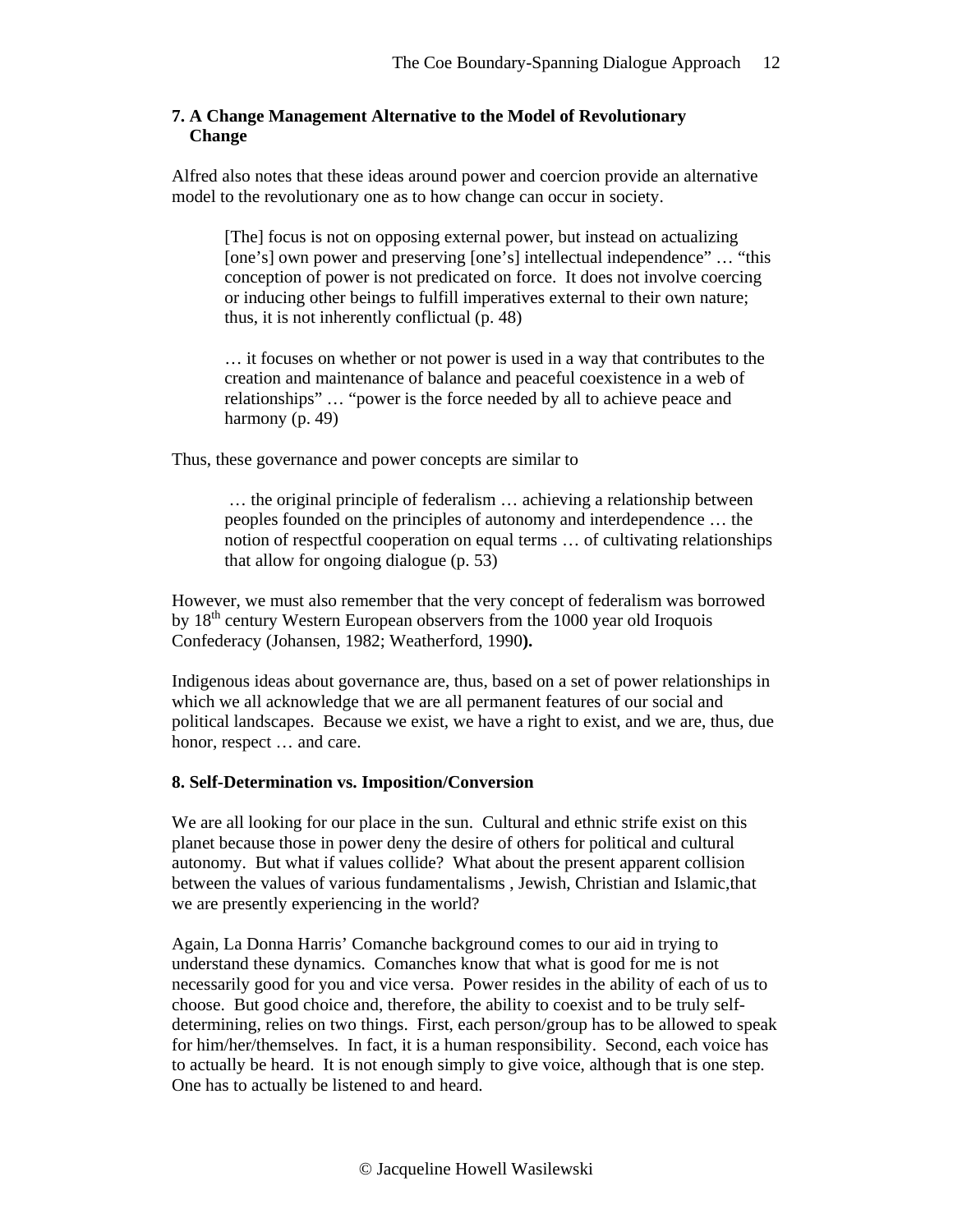If you do not value a voice, you cannot hear it. And conversely, you have to give voice in a non-threatening way, so that your voice can be heard.

The Maori say that "dialogue is the food of chiefs." We might even consider words as a kind of "social grooming mechanism" used in establishing relationships. (A "debate," on the other hand, is characterized by the Maori as "a war of words.)

What one's words articulate, however, one's views, are based on experience. In the Indigenous perspective it is assumed that we have each had different experiences, so, of course, there are multiple realities. We have to be able to hear the experience on which a point of view is based. If we can mutually do that, then we are able to construct a shared set of experiences (not to be confused with identical ones) on which to base our next set of actions.

This is how our strength is increased by sharing. We can affirm our view, expand our view, or sometimes alter or even give up our current view when we encounter a new one. We can also allow others to have contrastive views as long as they do not impose their views on us and vice versa.

### **9.** *Agoras & Indigeneity***: Discursive Democracies for Crafting Co- Existence Based on Valuing Self Determination**

Both Indigenous and contemporary practice, thus, constitute a treasure box of resources for the cultivation of dialogic relationships through which "discursive democracy" (Alfred, 1999, p. 45) can be enacted.

We may yet create Habermas' (1984) "ideal speech situation" in global practice. Such a "speech situation" is

a discussion in which participants express themselves freely, forthrightly, and truthfully; therefore, they put aside external power relationships and address each other on an equal footing. In such an ideal discussion, every viewpoint and argument is heard, and decisions are made by the force of the better argument (Bausch, 2001, p. 64).

The synergy created between these ancient and contemporary structured dialogue practices has huge potential. It can enable us actually to create new social spaces, global *agoras*, where we can act with the care and patience necessary to mutually discover the value each of us and our communities of belonging have to contribute to our collective well being. We can create new problem-solving and decision-making spaces where, in the words of a Cook Island Maori woman speaking to an environmental conference in Vanuatu on the eve of the First Gulf War, "the voices of hummingbirds are listened to with as much respect as the voices of eagles" (Forestel, 1991). These dialogue practices, ancient and contemporary, have the potential of enabling us  $21<sup>st</sup>$  century human beings to share our collective wisdom with each other effectively in a global context.

### **10. Conclusion: The Next Step Forward**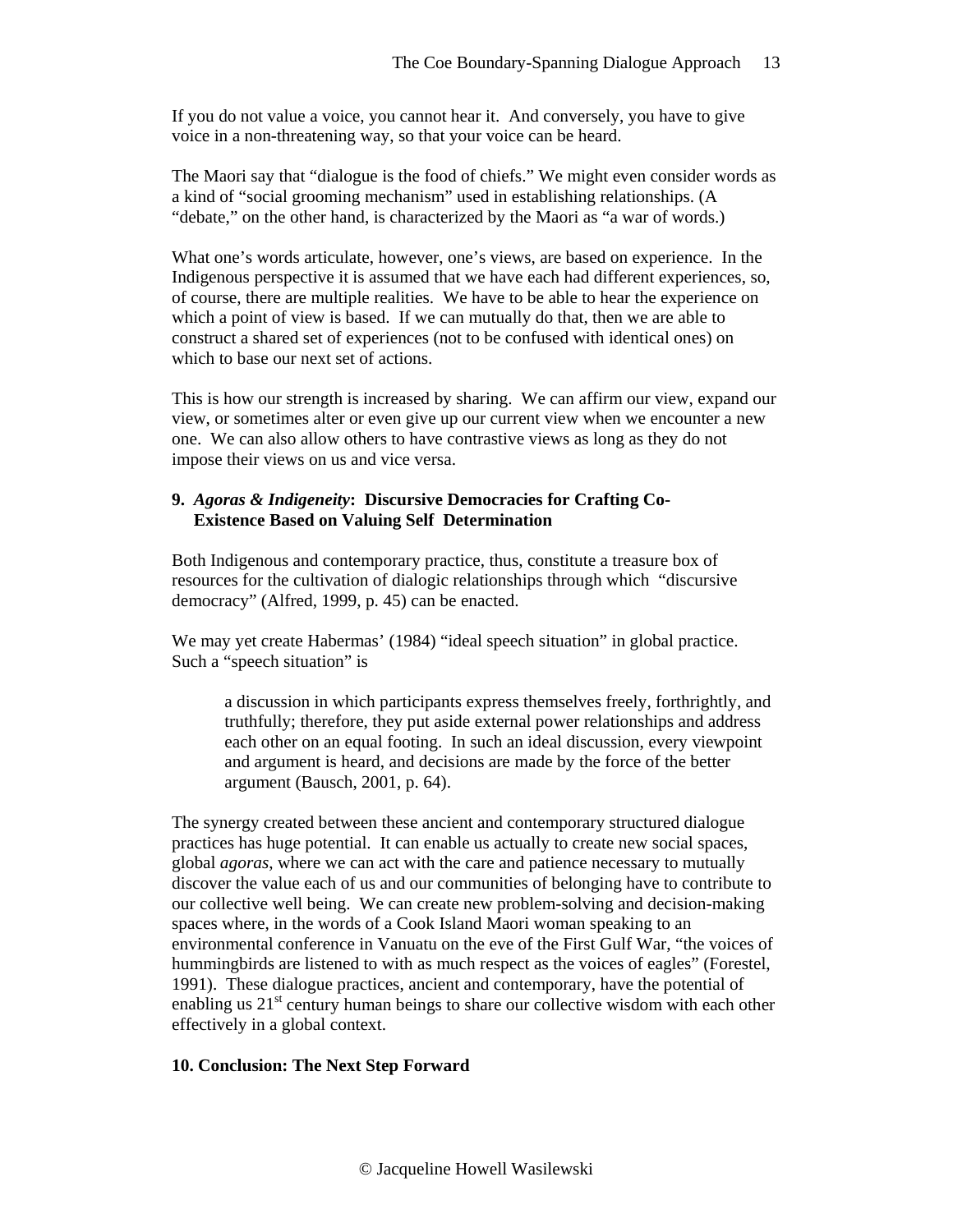The ICU COE Boundary-spanning Dialogue Project on the nature of the "good" society in Northeast Asia in the  $21<sup>st</sup>$  century is, then, a next step in the development of social spaces where optimal mutual learning can take place. It is a further opportunity to make a contribution to our understanding of how to go about creating  $21<sup>st</sup>$  century global *agoras* where, simultaneously, we can fulfill our obligations to our multiple relationships, we can all have authentic voice, and we can all be ourselves together.

#### **REFERENCES**

#### **Print:**

Alfred, Taiaiake (1999). *Peace, Power, Righteousness: An Indigenous Manifesto.* Toronto: Oxford University Press Canada.

Bausch, Kenneth C. (2001). *The Emerging Consensus in Social Systems Theory*. New

York: Kluwer Academic/Plenum Publishers.

- Black Elk, Nicholas (1931). In John C. Neihardt (1932). *Black Elk Speaks.* Reprint 1972. New York: Pocket.
- Burns, J. G. (1978). *Leadership.* New York: Harper & Row.
- Cayuqueo, Nilo (Coordinator) (1984). Working Commission Reports: Second Conference of Indian Nationals and Organizations of South America, March 6-13, 1983, Tiwanaku, Bolivia. Berkeley, California: South American Indian Information Center.
- Christakis, Alexander (1996). "A People Science: The CogniScope System Approach." Systems: Journal of Transdisciplinary Systems Sciences, 1:1, p. 16-19.
- Christakis, Alexander, and Sabrina Brahms (2003). Boundary-spanning Dialogue for the 21<sup>st</sup> Century Agoras. Paper presented at the 47<sup>th</sup> Annual Conference of the International Society for the Systems Sciences, Hersonissos, Crete, Greece, July 6-11.
- Christakis, Alexander (2003). Wisdom of the People. Keynote presented at the  $47<sup>th</sup>$ Annual conference of the Internaitonal Society for the Systems Sciences, Hersonissos, Crete, Greece July 6-11.
- Dimas-Hernandez, Carlos Eduardo (2000). Civil Conflict and Social Capital Formation: Starting at the Grassroots - Case Studies of Three Rural Salvadoran
	- Communities. Unpublished Doctoral Dissertation, Graduate School of Public Administration, International Christian University, Tokyo, Japan.
- Foerestel, Lenora, Ed. (1991*). Women's Voices On the Pacific: The International Policy Congress.* Washington, D.C.: Maisonneuve Press.
- Foucault, M (1980*). Power/Knowledge: Selected Interviews and Other Writings, 1972-1977.* C. Gordon, ed. and trans. New York: Pantheon Books.
- Habermas, Jurgen (1984). *The Theory of Commuicative Action, Volume I: Reason and the Rationalization of Society.* (T. McCarthy, trans.) Boston; Beacon Press. (Original work published in 1981.)
- Harjo, Joy (1996). *The Spiral of Memory.* Ann Arbor: The University of Michigan Press.
- Harris, Laura and Jacqueline Wasilewski (2004). "Indigenous Wisdom of the People Forum: Strategies for Expanding a Web of Transnational Indigenous Interactions." *Systems Research and Behavioral Science*, 21, 10 pages. (Published on line in Wiley InterScience (www.interscience.wiley.com)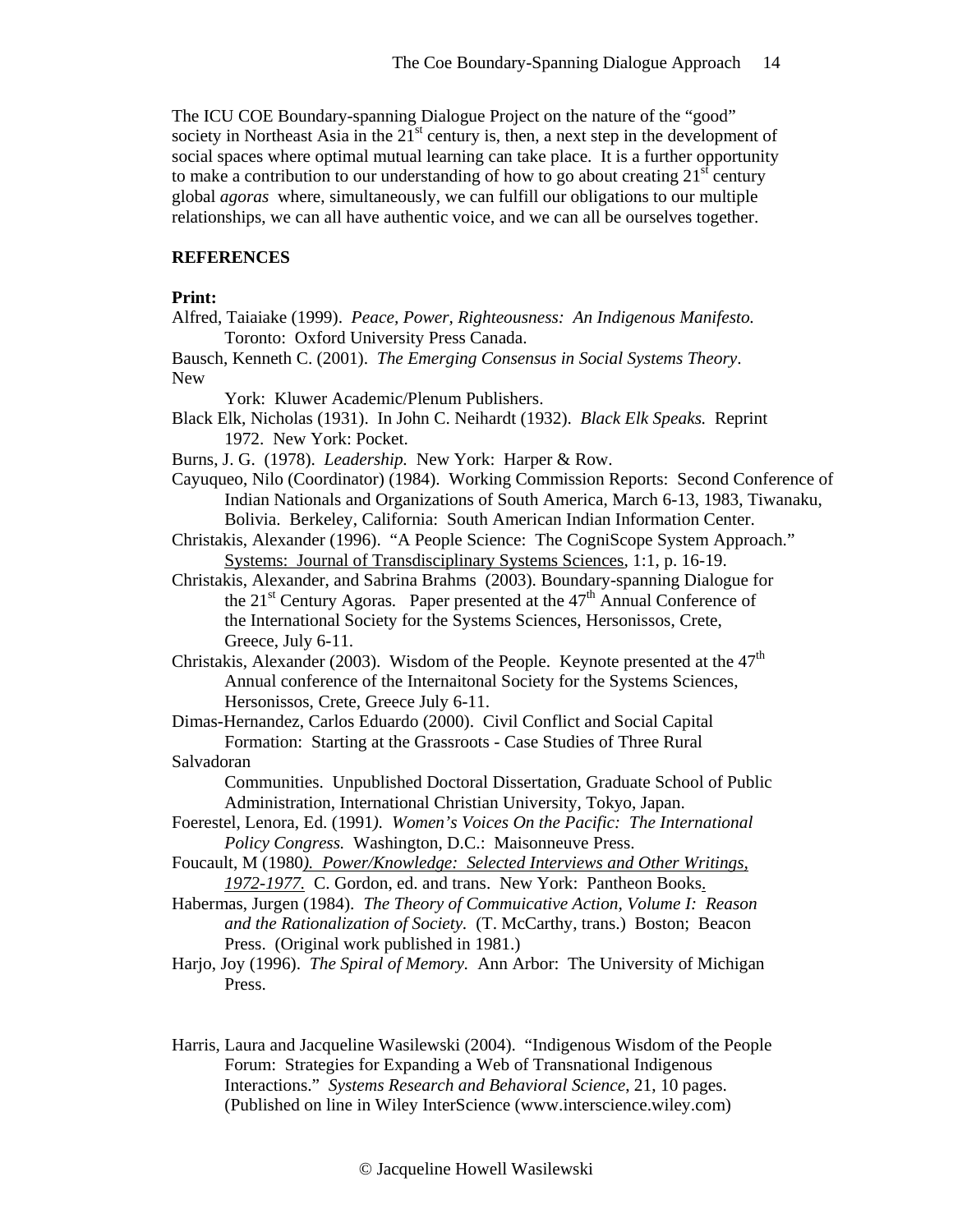- Harris, La Donna & Jacqueline Wasilewski (1992)*. These Are the Values We Want to Share.* Bernalillo, New Mexico: Americans for Indian Opportunity (AIO).
- (2004). "Indigeneity, an Alternative Worldview: Four R's (Relationship, Responsibility, Reciprocity, Redistribution) vs. Two P's (Power & Profit) - Sharing the Journey Towards Conscious Evolution*." Systems Research and Behavioral Science*, 21, 15 pages. (Published on line in Wiley InterScience (www.interscience.wiley.com)
- Ing, Roslyn (personal communication). In Taiaiake Alfred (1999*). Peace, Power, Righteousness: An Indigenous Manifesto*. Toronto: Oxford University Press Canada.
- Johansen, Bruce E. (1982)*. Forgotten Founders: Benjamin Franklin, the iroquois and the Rationale for the American Revolution.* Ipswich, Massachusetts: Gambit Publishers.
- Kozoulina, Elena. 2004. "Russian Matryoshka: The hierarchy of Ethnicities and a matrix of Semantic Shifts." *The Journal of Social Science,* 53, 77-97.
- Lopez-Garay, Herman (2001). "Dialogue Among Civilizations: For What?*" The International Journal of World Peace*, 18*,* p. 15-33.
- Masuda, Yoneji (1981). *The Information Society As Post-Industrial Society.* Washington, D.C.: The World Future Society.
- Palmer, Parker (1993). *To Know As We Are Known: Education As A Spiritual Journey.* In Scott Hammond and Yeo Kee Meng (1999), "Dialogic Problem Solving in Culturally Complex Groups," *The SIETAR International Journal*, 1:1, pp. 55-70.
- Peirce, C.S. (1935). *Collected Works of Charles S. Peirce.* Cambridge: Harvard University Press.
- Poupart, John and Cecilia Martinez (2003**)***. Nee-gon-nee-shid (in the Anishinabe Language, one who leads): Preserving American Indian Traditions Through Culture and Leadership.* St. Paul: American Indian Policy Center.
- Rauseo, Louise (1988)*. Consultant's Report to AIO on the Winnebago Family Systems Project*. Bernalillo, New Mexico: Americans for Indian Opportunity (AIO).
- \_\_\_\_\_ (1989). *Consultant's Report to AIO on the Poarch Creek Family Systems Project*. Bernalillo, New Mexico: Americans for Indian Opportunity (AIO).
- Rauseo, Louise and Jacqueline Wasilewski (1989). *Report to the Van Ameringen Foundation on the AIO Family Systems Project, December 23.* Bernalillo, New Mexico: Americans for Indian Opportunity (AIO).
- Slater, P. and W. B. Bennis (1990). "Democracy Is Inevitable." Harvard Business Review, 8:5, 167-177.
- Warfield, John (1994). *A Science of Generic Design.* Ames, Iowa: Iowa State University Press.
- Warfield, John and A. R. Cardenas (1994). *A Handbook of Interactive Management.* Ames, Iowa: Iowa State University Press.
- Wasilewski, Jacqueline (2002). "Global Multicultural Dialogue: The Boundary-spanning Dialogue Approach (BDA), a Practice that Enables Participatory Democracy." Presentation to the Japanese Institute of Negotiation, November 11.
- Weatherford, Jack McIver (1990)*. Indian Givers: How the Indians of the Americas Transformed the World.* New York: Ballantine Books.
- Zheng, Wei (2002). Unpublished Master's Thesis, Intercultural Interaction Between Japanese Managers and Their Chinese Subordinates: A Qualitative Approach to Japanese Companies Doing Business in Shanghai. Graduate School of Public Administration, International Christian University, Tokyo, Japan.
- \_\_\_\_\_. (In press). "Contrasting Conceptions of Harmony in China and Japan."